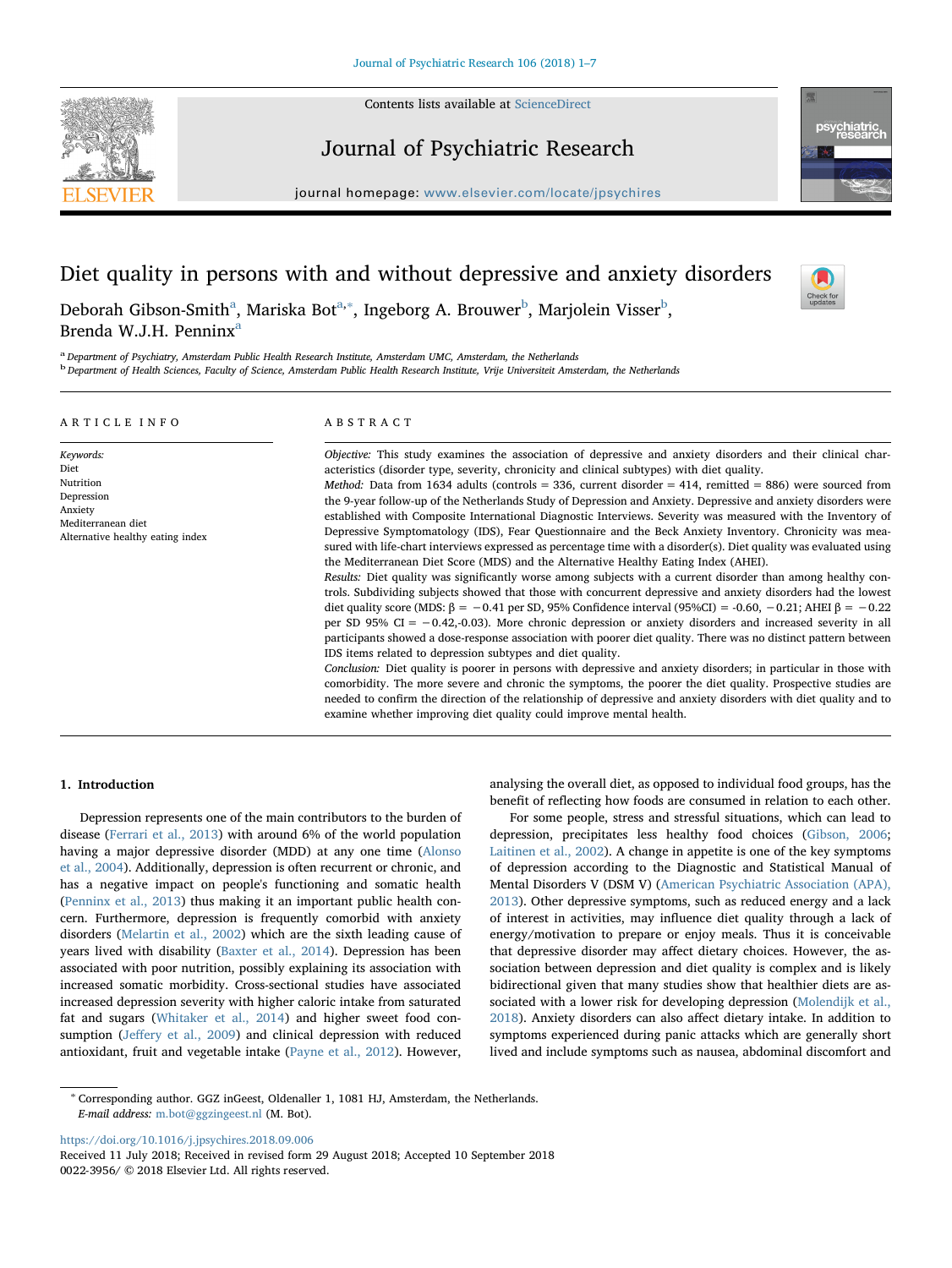a dry mouth, people suffering from anxiety are generally restless, tire quickly and may also suffer from physical symptoms such as stomach aches and indigestion [\(American Psychiatric Association \(APA\), 2013](#page-5-4)), all of which could affect appetite or enthusiasm for food preparation. Thus we would expect both anxiety and depression to similarly reduce the quality of diet.

Previous studies are limited because symptom questionnaires rather than clinical diagnosis have been used to ascertain depression, and comorbidity with anxiety is mostly ignored. Furthermore, diversity in severity, chronicity and symptom profiles has been largely ignored. For example, based on distinct clinical symptom profiles, the current DSM identifies two frequently occurring subtypes of depression: melancholic and atypical. As melancholic and atypical depression differ, amongst others, in neurovegetative symptoms and have opposite appetite scoring, these differing clinical features could differ in their relationship with diet quality. Thus the heterogeneity of depression should be taken into consideration. Given that two recent randomised control trials have demonstrated that a healthy diet can potentially reduce depressive symptoms ([Jacka et al., 2017](#page-6-7); [Parletta et al., 2017](#page-6-8)), insight into the characteristics and subtypes of mental disorders that are related to a poorer diet, may help us to target future intervention studies and treatment programmes.

This study, therefore, examines the relationship between clinically diagnosed depressed and anxiety disorders with diet quality. Specifically, we examined whether there is a relationship between having depressive and/or anxiety disorders and diet quality. We then examined the following specific clinical characteristics (1) disorder type (depressive disorder, anxiety disorder and their comorbidity), (2) chronicity, and (3) disorder severity. Finally, we explore the individual clinical symptoms encompassing atypical and melancholic features of depressive disorder.

## 2. Methods

## 2.1. Source population

The data was sourced from the Netherlands Study of Depression and Anxiety (NESDA), an ongoing, longitudinal cohort study. The baseline sample consists of 2981 patients 78% with a lifetime depressive or anxiety disorder, aged 18–65 years. Patients were recruited in three different Dutch regions from the general population, in general practice and in mental health organisations.

Baseline interviews collected data on a wide range of variables including psychiatric diagnoses. Mental health status was assessed again during interviews at two, four, six and nine years. During the 9-year assessment all participants ( $n = 2069$ ) were asked to complete a food frequency questionnaire (FFQ). Written informed consent was obtained. The research protocol was approved by the Ethical Committee of the participating university. Further details of NESDA can be found elsewhere [\(Penninx et al., 2008\)](#page-6-9).

# 2.2. Study population

We included participants from the 9-year follow-up assessment with complete FFQ data ( $n = 1671$ ). Of these, 37 participants were excluded due to improbable energy intake (females: < 500 kcal, > 3500 kcal, males: < 800 kcal, > 4000 kcal) ([Willett, 2013\)](#page-6-10) leaving a total sample of 1634. Those who did not complete the FFQ were more likely to be male, younger, less educated and have a higher severity of depression (measured with the Inventory of Depressive Symptomatology), but not anxiety.

## 2.3. Depressive and anxiety disorder status and clinical characteristics

At each assessment the presence of a DSM-IV depressive (MDD, dysthymia) or anxiety disorder (social phobia, agoraphobia, general

anxiety disorder and panic disorder) was established using the Composite International Diagnostic Interview (CIDI) version 2.1 ([Wittchen, 1994\)](#page-6-11). At the 9-year follow-up assessment participants were classified into disorder status: controls (no lifetime history of depressive/anxiety disorder), current disorder (6-month recency of depressive/anxiety disorders), or remitted disorder (lifetime diagnosis of depressive/anxiety disorder).

# 2.3.1. Disorder type

In addition to general disorder status, disorder subcategories were constructed: control, remitted disorder, pure (current) depressive disorder, pure anxiety disorder or comorbid anxiety and depression.

## 2.3.2. Chronicity

At each follow-up interview the life-chart interview ([Lyketsos et al.,](#page-6-12) [1994\)](#page-6-12) was used to assess months in which anxiety or depressive symptoms were present since the last interview for those with a clinical diagnosis during that period. The sum of months was then expressed as a percentage of time with symptoms over the total 9-year period.

## 2.3.3. Severity of symptoms

We used the 30-item Inventory of Depressive Symptomatology - Self Report (IDS, range 0–84) ([Rush et al., 1996\)](#page-6-13). Severity of anxiety symptoms was measured using the 21-item Beck Anxiety Inventory (BAI, range 0–63) ([Beck et al., 1988](#page-5-5)) and severity of fear with the 15 item Fear Questionnaire (score range 0–120) ([Marks and Mathews,](#page-6-14) [1979\)](#page-6-14).

## 2.3.4. Depressive symptom profile

Exploration of IDS items was done to investigate differences between depressive symptoms. Items were recoded into dichotomous variables, with a score of 0 or 1 indicating absence of symptoms, and a score of 2 or 3 indicating presence of the symptom ([Khan et al., 2006](#page-6-15); [Schaakxs et al., 2017](#page-6-16)). The items for weight loss/weight gain and increased/decreased appetite were each recoded into two dichotomous category variables, one for each direction of change. Further details can be found elsewhere [\(Schaakxs et al., 2017](#page-6-16)). Items considered to be related to melancholic depression were (i) diminished reactivity of mood (ii) loss of capacity for pleasure, (iii) distinct quality of mood (i.e. different from sadness that is felt as if someone died), (iv) mood worse in the morning, (v) early morning wakening, (vi) feeling slowed down (vii) feeling restless, (vii) weight loss (viii) loss of appetite [\(Khan et al.,](#page-6-15) [2006\)](#page-6-15). Items associated with atypical depression were (i) reactivity of mood (not shown in results as this is the inverse of diminished reactivity of mood) (ii) weight gain (iii) increased appetite, (iv) hypersomnia, (v) leaden paralysis and (vi) interpersonal rejection sensitivity ([Novick et al., 2005](#page-6-17)).

## 2.4. Dietary assessment

Dietary intake was assessed with a 238-item, semi-quantitative FFQ which was based on a validated ethnic Dutch FFQ [\(Siebelink et al.,](#page-6-18) [2011\)](#page-6-18). Frequency, amount and type of food eaten in the past month was assessed. Daily intakes (g/day) of food items were calculated using the Dutch Food Composition Table 2014 [\(Centre, 2011\)](#page-5-6). Population medians were imported for missing amounts. Likewise, missing product sort (e.g. full-fat milk, semi-skimmed milk or skimmed milk) was replaced with distributions reflecting the population median. The total number of missing items was 1929 (0.58%) The FFQ also included the option to add additional food items consumed within the last week that were not included in the questionnaire. These items were manually re-categorised to comparable food items where possible. Each manual adjustment was made by consensus of two nutritional scientists.

Diet quality was assessed with two commonly used dietary indices: the Mediterranean diet score (MDS) ([Panagiotakos et al., 2009\)](#page-6-19) and Alternative Healthy eating index (AHEI) 2010 ([Chiuve et al., 2012](#page-5-7)). The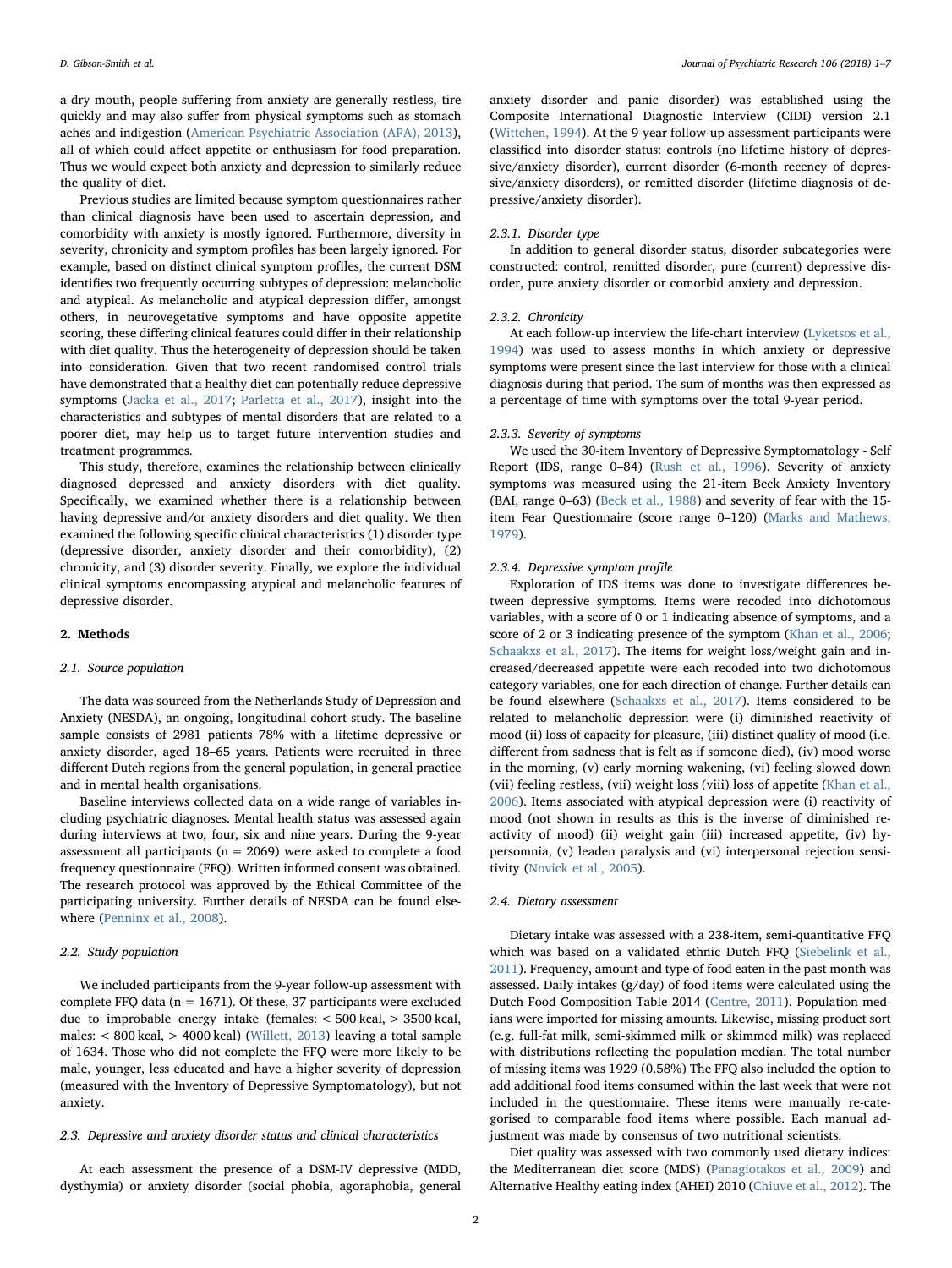#### <span id="page-2-0"></span>Table 1

Descriptive characteristics of NESDA participants at the 9 year follow-up ( $N = 1634$ ).

| Variables                                                                              | Controls    | Remitted disorder | Current disorder | <b>Total Population</b> |
|----------------------------------------------------------------------------------------|-------------|-------------------|------------------|-------------------------|
|                                                                                        | $n = 334$   | $n = 886$         | $n = 414$        | $n = 1634$              |
| Age (mean, sd)                                                                         | 51.0 (14.6) | 52.4(13.1)        | 52.6 (12.0)      | 52.0 (13.2)             |
| Female $(n, %)$                                                                        | 199 (59.6)  | 613 (69.2)        | 296 (71.5)       | 1108 (67.8)             |
| Education (years), (mean, sd)                                                          | 13.9(3.2)   | 13.0(3.2)         | 12.8(3.4)        | 13.1(3.3)               |
| Marital status                                                                         |             |                   |                  |                         |
| Single                                                                                 | 106(31.7)   | 271 (30.6)        | 140 (33.8)       | 517 (31.6)              |
| Married                                                                                | 188 (56.3)  | 443 (50.0)        | 189 (45.7)       | 820 (50.2)              |
| Divorced/separated/widowed                                                             | 40(12.0)    | 172 (19.4)        | 85 (20.5)        | 297 (18.2)              |
| Smoking status (n, %)                                                                  |             |                   |                  |                         |
| Never                                                                                  | 155 (46.4)  | 255 (28.8)        | 140 (33.8)       | 550 (33.7)              |
| Current                                                                                | 47(14.1)    | 225 (25.4)        | 108(26.1)        | 380 (23.3)              |
| Former                                                                                 | 132 (39.5)  | 406 (45.8)        | 166(40.1)        | 704 (43.1)              |
| Physical Activity 1000 MET mins/week/(mean, sd)                                        | 3.7(3.0)    | 4.0(3.3)          | 3.4(3.1)         | 3.8(3.2)                |
| Energy intake (kcal) (mean, sd)                                                        | 2146 (571)  | 2132 (606)        | 2167 (622)       | 2144 (603)              |
| <b>BMI</b>                                                                             | 25.9(4.8)   | 26.3(4.7)         | 26.5(5.00)       | 26.3(4.8)               |
| Disorder Type (n, %)                                                                   |             |                   |                  |                         |
| Current depressive disorder (w/o anxiety)                                              |             | -                 | 118 (28.5)       | -                       |
| Current anxiety disorders (w/o depression)                                             |             |                   | 178 (43.0)       |                         |
| Current comorbidity                                                                    |             |                   | 118 (28.5)       |                         |
| Chronicity (Percent of time with depression/anxiety in previous 9 years) (median, IQR) | 0.0(0.0)    | $7.5(0.0-30.0)$   | 63.9 (39.2-88.0) | $9.7(0.0 - 45.7)$       |
| IDS score (median, IQR)                                                                | $5(2-9)$    | $11(6-17)$        | $24(15-32)$      | $11(6-21)$              |
| BAI Score (median, IQR)                                                                | $1(0-3)$    | $4(2-9)$          | $13(6-20)$       | $5(1-11)$               |
| Fear Score (median, IQR)                                                               | $3(0-10)$   | $9(3-19)$         | $24(12-40)$      | $10(3-22)$              |
| Mediterranean diet score (mean, sd)                                                    | 33.3(4.6)   | 32.9(4.9)         | 31.8(5.2)        | 32.7(4.9)               |
| Alternative healthy eating score (mean, sd)                                            | 58.8 (10.3) | 59.2 (10.3)       | 57.2 (10.6)      | 58.6 (11.2)             |

BMI = body mass index IQR = inter quartile range, sd = Standard deviation, IDS = Inventory of Depressive Symptomatology, BAI = Beck Anxiety Inventory, w/  $o =$  without,  $\% = \%$  of disorder status group.

MDS comprises 11 food components with a total score range 0–55 and the AHEI has 11 food components, although as our FFQ did not assess salt intake this component was excluded, leaving an overall score ranging from 0 to 100. The MDS was chosen because it is an established score based on a southern European diet that has shown to be associated with depression [\(Psaltopoulou et al., 2013\)](#page-6-20) and has also been associated with lower mortality (Sofi[, 2009\)](#page-6-21) and other somatic diseases ([Gotsis et al., 2015](#page-5-8)). Conversely, the AHEI is based on United States Department of Agriculture's Healthy Eating Index and has shown to be associated with chronic disease ([McCullough et al., 2002](#page-6-22)) as well as with inflammatory markers ([Fung et al., 2005\)](#page-5-9) which have been linked to depression. As the two scores differ in their origins and content, e.g. the AHEI has a larger focus on type of fat consumed, it was interesting to compare the two.

# 2.5. Other variables

The a-priori selected covariates were: gender, age, years of education, marital status (married, single/divorced/separated/widowed), smoking status (current, never/former), physical activity and energy intake measured at the 9 year follow-up. Physical activity during the past week was measured with the International Physical Activity Questionnaire (IPAQ) [\(Ekelund et al., 2006](#page-5-10); [Kurtze et al., 2008](#page-6-23)) and converted to metabolic equivalent total (MET) minutes per week by using the following formula: MET level \* minutes of activity \* events per week [\(Craig et al., 2003\)](#page-5-11). All analyses were adjusted for overall energy intake (kcal/day), derived from the FFQ, to isolate the effect of increased consumption resulting from different body size, nutritional requirements, and physical activity levels.

The antidepressants Tricyclic antidepressants (TCA's) and Mirtazapine are known to influence appetite [\(Fava, 2000](#page-5-12)), thus a sensitivity analysis was performed excluding users of these antidepressants. Antidepressant used in the previous month were asked during interview and classified according to the Anatomical Therapeutic Chemical (ATC) classification. Use of antidepressants was considered when taken at least 50% of the time.

# 2.6. Statistical analysis

The analyses were conducted using SPSS 22 (IBM Corp., Armonk, NY, USA). Statistical significance was set at  $p < 0.05$ . Descriptive characteristics were calculated using the frequency, mean (median for non-normally distributed variable) and distribution of all variables according to disorder status. As there was little difference between a model adjusted for socio-demographic only and a fully adjusted model (adjusted for age, gender, education (years), marital status, smoking status, physical activity and energy intake), we report on fully adjusted analyses. Analyses of covariance (ANCOVA) were used to determine differences across disorder status groups, using post-hoc Bonferroni corrections to analyse differences between groups.

Associations between disorder type, chronicity and severity with AHEI and MDS, adjusted for covariates, were estimated using linear regression analyses. The three severity scores and the two diet scores were standardised enabling comparison of regression coefficients. A sensitivity analysis was performed excluding persons taking TCAs and Mirtazapine. In order to establish which clinical characteristic is the driving factor behind the relationship between depression/anxiety and diet quality, a post-hoc analysis was performed entering disorder type, chronicity and severity into one model.

Linear regression analysis was used to estimate the association between each specific depressive symptoms (i.e. IDS items) and diet quality with the aim of identifying potential patterns between items associated with melancholic or atypical depression. Multiple testing was corrected for with the modified FDR (B-Y) method ([Narum, 2006](#page-6-24)). All analysis were adjusted for the prespecified covariates.

# 3. Results

Of the 1634 participants, 334 never had depressive or anxiety disorder (controls), 886 had a history of anxiety or depression (remitted) and 414 had a current disorder. The mean age was 52 years, mean energy intake was 2244 kcals and mean diet quality scores were 32.7 (MDS) and 58.6 (AHEI). Controls had a higher (healthier) diet score compared to those having a current disorder (33.3 vs 31.8 for MDS and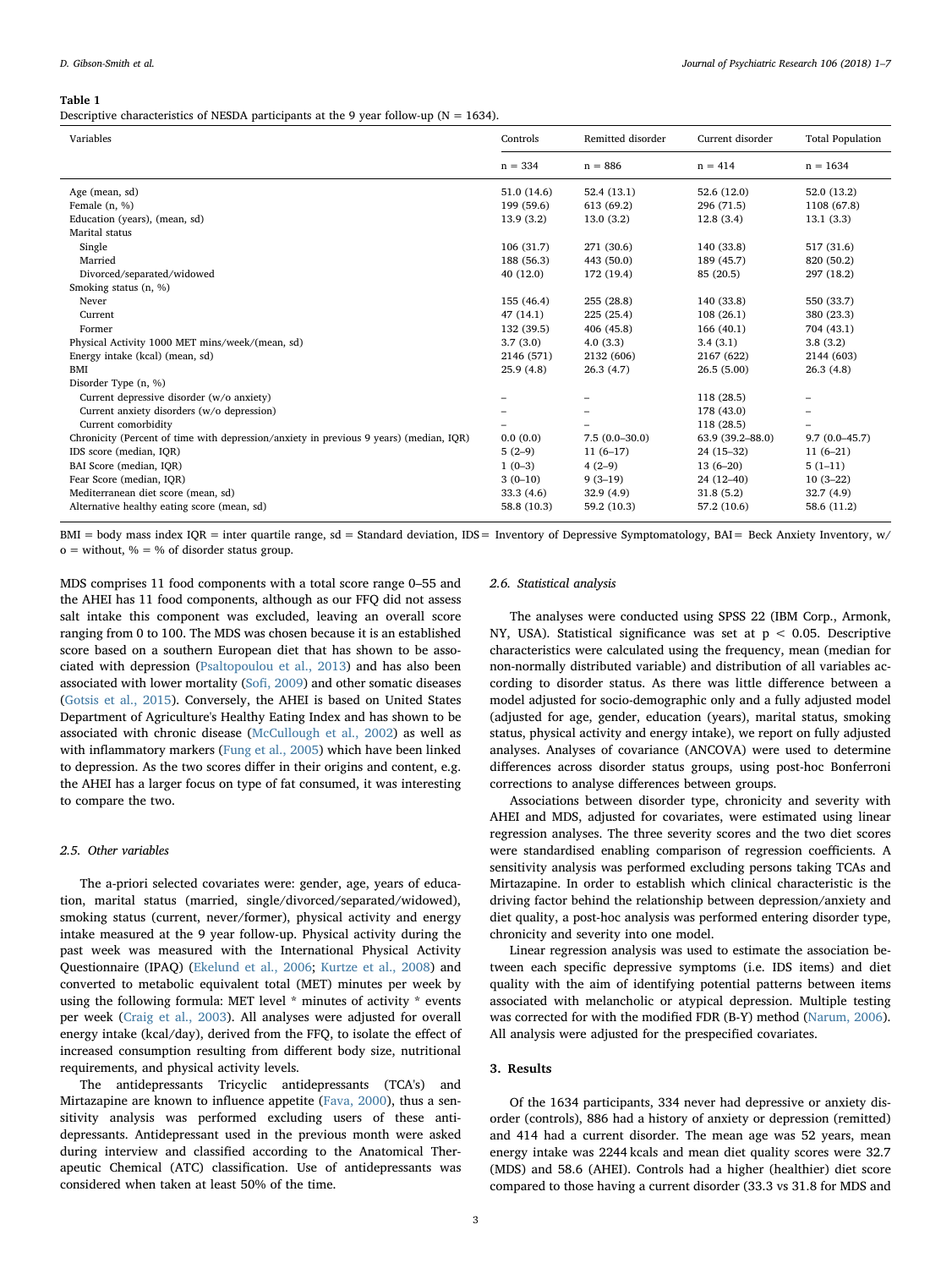#### <span id="page-3-0"></span>Table 2

Adjusted<sup>1</sup> means<sup>2</sup> for the diet quality scores by disorder status (N = 1634).

|                                 | Mediterranean Diet<br><b>Score</b> | Alternative Healthy<br>Eating Index |  |
|---------------------------------|------------------------------------|-------------------------------------|--|
|                                 | Mean (SD)                          | Mean (SD)                           |  |
| Control                         | 32.6 (11.0)                        | 57.6 (23.1)                         |  |
| Remitted depression/<br>anxiety | 32.5(7.1)                          | 58.6 (14.9)                         |  |
| Current depression/<br>anxiety  | 31.6 $(9.8)^{a,b}$                 | 56.8 $(20.7)^{b}$                   |  |

a = Significantly different from control group (post hoc, Bonferroni correction  $p < 0.01$ ) Cohen's  $d = 0.11$ .

b = Significantly different from remitted group (post hoc, Bonferroni correction  $p = 0.01$ ) Cohen's  $d = 0.10$  (MDS) 0.09 (AHEI).

<sup>1</sup>All analyses adjusted for age, gender, education (years), marital status, smoking status, physical activity and energy intake.

 $2$ Adjusted means and standard deviations were obtained and group differences were tested using analysis of covariance (ANCOVA).

58.8 vs 57.2 for AHEI) ([Table 1](#page-2-0)). The variation in diet quality was normally distributed and the Pearson correlation between MDS and AHEI scores was 0.62.

ANCOVAs indicated that having a current disorder was significantly associated with poorer quality diet according to the MDS, compared to being remitted or control after adjustment (Cohen's  $d = 0.11$  p < 0.01 and  $d = 0.10$ ,  $p = 0.01$ , respectively). Persons with a current disorder had a significantly lower AHEI score compared to persons with a remitted disorder (Cohen's  $d = 0.09$ ,  $p = 0.01$ ), but did not significantly differ from controls ([Table 2](#page-3-0)).

When examining the role of disorder type, linear regression analysis showed that persons having comorbid depressive and anxiety disorders had significantly lower diet quality scores compared to healthy controls (MDS:  $\beta = -0.41$ , 95% Confidence interval (95%CI) = -0.60, -0.21; AHEI:  $β = -0.22$  95% CI = -0.42,-0.03) ([Fig. 1](#page-3-1) and supplementary table 1). Increasing chronicity was related to a lower MDS score, but not AHEI, in a dose response manner. All three severity scores were negatively associated with diet quality (supplementary table 1). Combining all characteristics into one model showed that disorder severity remains significantly related to the diet scores.

Excluding participants taking TCA's or Mirtazapine ( $n = 69$ ) did not alter the association between disorder type and severity with diet quality, although the association with chronicity was reduced and no longer significant (data not shown). Exploration of the relationship between individual depressive symptoms (IDS items) and diet quality

revealed no clear systematic distinction between atypical and melancholic symptoms ([Fig. 2](#page-4-0)). After correction for multiple testing, 15 items were significantly related to the MDS and four to the AHEI. The symptoms "sleeping too much" and "decrease in appetite" had the strongest association with poorer diet quality after correction for covariates.

## 4. Discussion

This study is the first to examine the clinical characteristics of depressive and anxiety disorders and their associations with diet quality using a large cohort of participants with and without depression and anxiety disorders. Participants suffering from a current disorder were more likely to consume a less healthy diet (as measured by the MDS) compared participants with a remitted disorder or healthy controls. The AHEI gave a less clear picture with having a current disorder differing only from having a remitted disorder. Further analyses into disorder type revealed that persons with comorbid depression and anxiety had a significantly poorer diet quality according to both diet scores. Depression or anxiety disorder alone were not significantly related to diet quality. In consonance with this, both the chronicity and the severity of the disorder were associated with lower diet quality. The relationship between depression and diet quality did not seem to be subtype specific and we found no evidence that melancholic or atypical symptoms were particularly associated with either a better or poorer quality of the diet. In general, the association between clinical characteristics and diet quality was stronger when measured using the MDS as opposed to the AHEI.

Only two previous studies have compared diet quality in participants with a clinical diagnosis of depression to controls [\(Beydoun and](#page-5-13) [Wang, 2010;](#page-5-13) [Rahe et al., 2015](#page-6-25)). Both studies found no association between major depressive disorder and diet quality as measured by the Healthy Eating Index ( $n = 2217$ ) and a score based on German nutritional recommendations ( $n = 1660$ ). We found participants with a current disorder differed from controls only when using the MDS but not the AHEI. Both scores, however, revealed that those with a remitted disorder had significantly better quality of diet compared to those with a current disorder, and indeed in the case of the AHEI, remitted persons have a better quality of diet than controls. This suggests that a history of depression/anxiety disorder stimulates better dietary intake and an improvement in diet. This is in-line with the conclusion of Jacka et al., who suggests that while current depression is associated with poorer dietary habits, a history of depression may prompt healthier dietary behaviours in the long term [\(Jacka et al., 2015](#page-6-26)). Subdivision into disorder type revealed that having comorbid depression and anxiety is

<span id="page-3-1"></span>

Fig. 1. The association between characteristics of anxiety and depression (disorder type, chronicity and severity) with standardised Mediterranean diet score and the Alternative healthy eating index ( $N = 1634$ ).

IDS= Inventory of Depressive Symptomatology BAI= Beck Anxiety Inventory.

All analyses were Adjusted for age, sex, education (years), marital status, smoking status, physical activity, energy intake.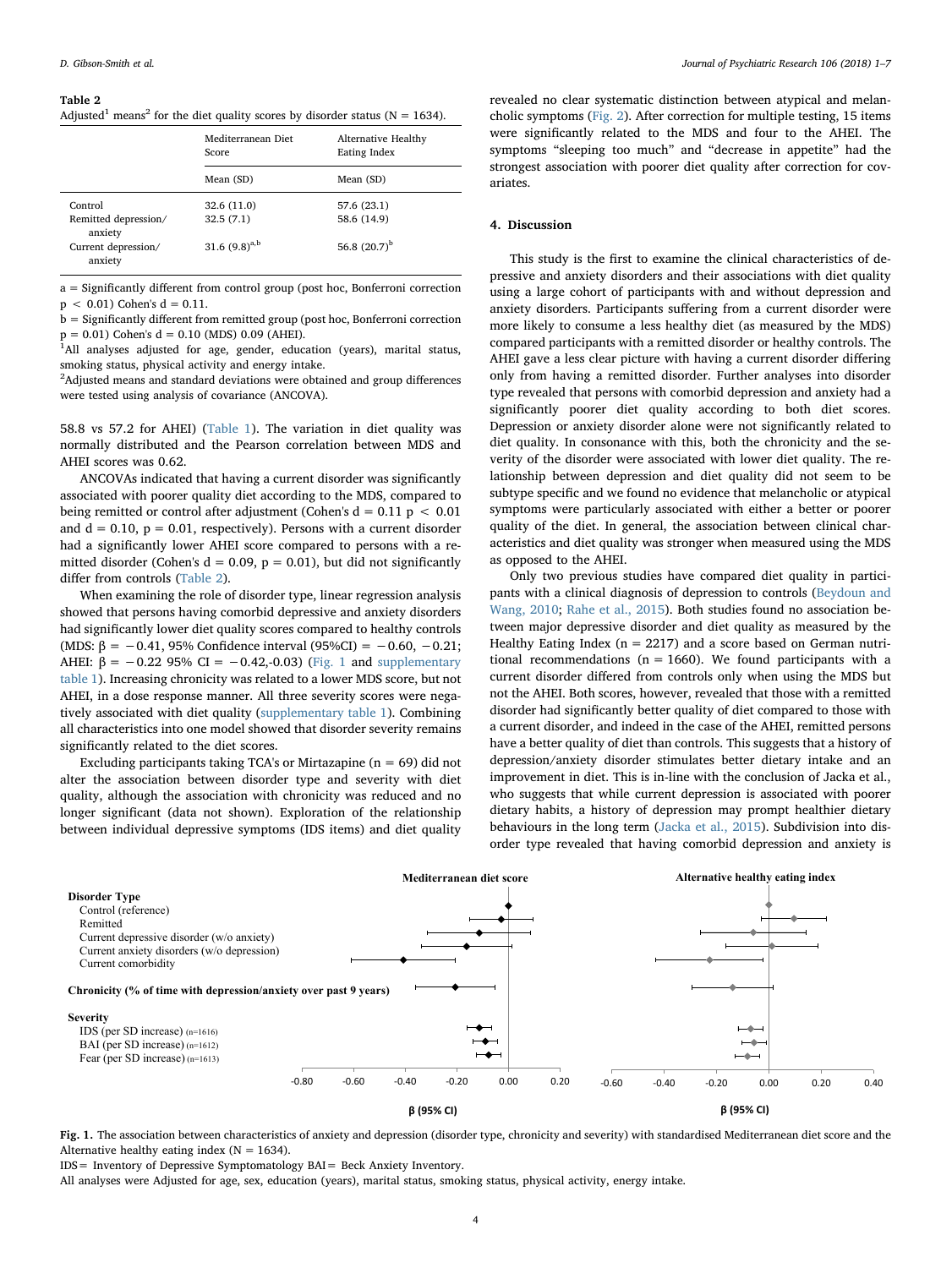<span id="page-4-0"></span>

Fig. 2. Multiple linear regression analyses with depressive symptoms as predictor and diet scores as outcome variable (N = 1634). All analyses are adjusted for age, sex, education (years), marital status, smoking status, physical activity, energy intake and severity of depression. \*significant after correction for multiple testing.  $\blacksquare$  = Melancholic $\blacktriangle$  = Atypical $\lozenge$  = Other symptom.

significantly related to poorer diet quality based on both scores. Notably, persons with comorbid depression and anxiety tend to have more severe symptoms (Median IDS = 33.5, BAI = 18, FEAR = 36) compared to those only suffering from either depression or anxiety disorder. Post hoc analysis, where all characteristics were entered simultaneously into one model, showed only the severity of anxiety/depressive disorder remains significantly related to diet quality, implying that severity is the driving factor relating anxiety and depression to diet quality.

We found a clear association between depression and anxiety severity and diet quality. Prior cross-sectional studies are not wholly consistent. The majority of studies are in accordance with our findings ([Appelhans et al., 2012;](#page-5-14) [Beydoun et al., 2009;](#page-5-15) [Jacka et al., 2010](#page-6-27); [Pagoto](#page-6-28) [et al., 2009;](#page-6-28) [Quirk et al., 2013](#page-6-29); [Rienks et al., 2013](#page-6-30); [Saneei et al., 2016](#page-6-31); [Sinclair et al., 2016](#page-6-32)), however, one study did not find an association when using the AHEI in a population of obese/overweigh African American women [\(Whitaker et al., 2014](#page-6-2)). A second study only found an association in distinct clinical subtypes based on a German guideline based diet score. Differences between studies could be attributed to the use of different diet scores and sample selection.

Examining the IDS items individually showed that decrease in appetite and sleeping too much had the strongest associations with poor diet quality. There was no difference in items affiliated with melancholic depression compared to atypical depression and their association with diet quality. In another study, Rahe et al. observed that patients with melancholic depression had significantly higher diet quality scores compared to controls using a German diet quality score in a German

population [\(Rahe et al., 2015](#page-6-25)). Patients with undifferentiated, atypical, and mixed depression had lower diet quality scores than controls, although these differences were not statistically significant ([Rahe et al.,](#page-6-25) [2015\)](#page-6-25).

Overall, stronger associations of current disorders were found with the MDS than the AHEI, whilst the AHEI detected differences between those with a remitted disorder versus a current disorder. Both scores include intakes of fruit, vegetable, whole grains, legumes, red meats and alcohol. However the MDS score also includes potatoes, fish, poultry, olive oil and high fat dairy products whereas the AHEI includes sugar sweetened beverages, nuts, trans fats, eicosapentaenoic acid (EPH) and docosahexaenoic acid (DHA) and polyunsaturated fatty acids. This would suggests that some elements of the Mediterranean diet are maybe driving the link between depression and diet quality, such as fish, which apart from EPA and DHA also comprises high quality protein and vitamins and minerals or that an element within the AHEI, such as the EPA/DHA ratio, mitigates the link between depression and diet quality. Indeed some studies have found that fish intake and olive oil are associated with lower risk of depression [\(Li et al.,](#page-6-33) [2016;](#page-6-33) [Sánchez-Villegas](#page-6-34) et al., 2011). On the other hand a few studies have shown that sugars and sugar sweetened beverages, both components of the AHEI, are associated with depressive symptoms, which would suggest that the AHEI has similar strength associations with depression and anxiety as MDS ([Guo et al., 2014;](#page-6-35) [Knüppel et al., 2017](#page-6-36)). Other aspects of the scores which may explain the different associations with depression/anxiety disorders is the different weightings between food groups. For example, the AHEI focuses more on fat consumption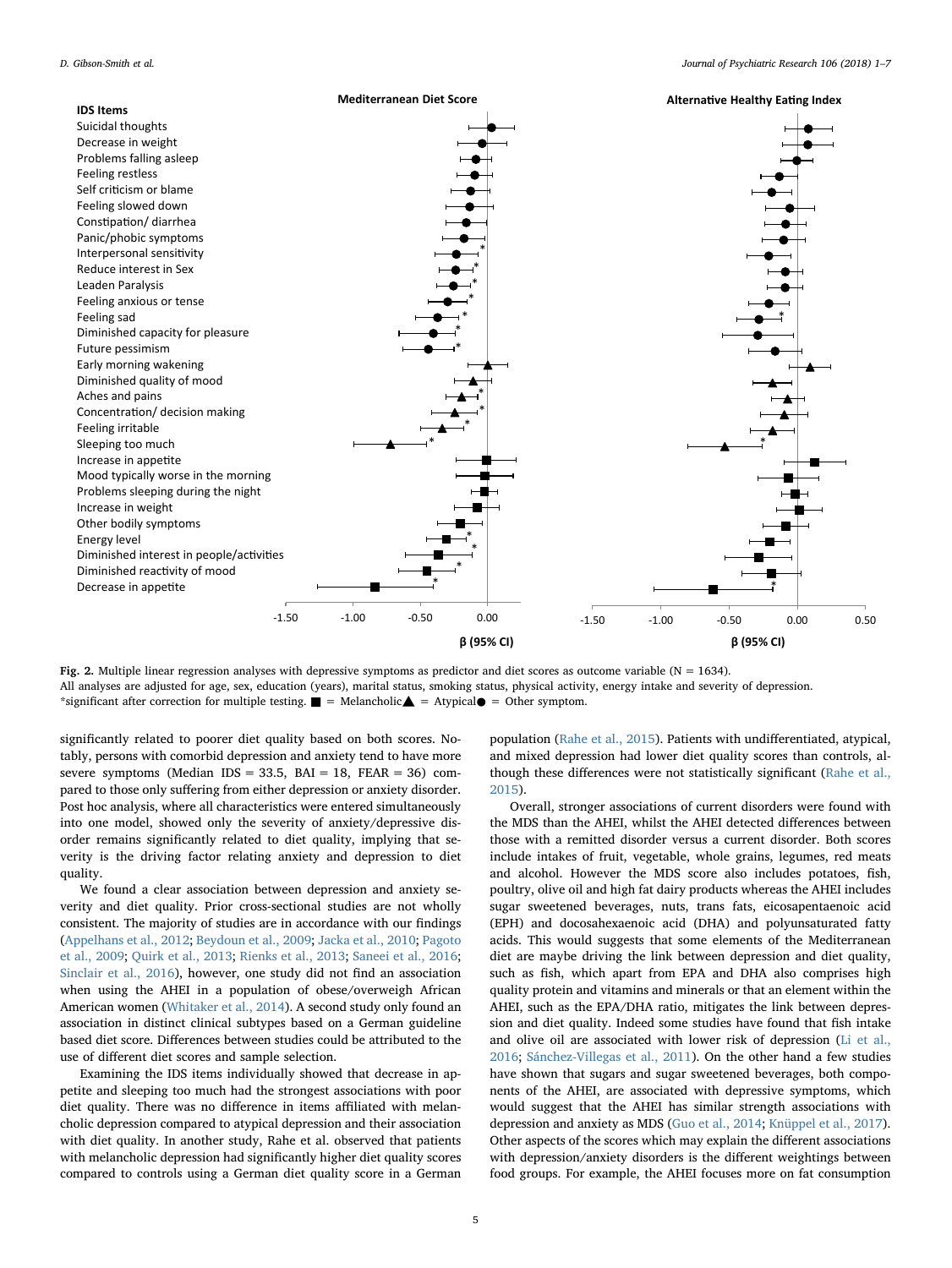with three items about fat ratios compared to the MDS which asked about full fat dairy and fish intake.

Possible mechanisms linking depression to poorer diet quality is through emotional eating which, due to the inability to distinguish hunger from other bodily arousal (e.g. emotions), leads to increased food consumption, particularly energy-dense sweet/high fat foods, thereby excluding healthier choices [\(Bruch, 1961](#page-5-16); [Konttinen et al.,](#page-6-37) [2010\)](#page-6-37). Several studies, including one on NESDA, have confirmed the association between emotional eating with depressive symptoms ([Konttinen et al., 2010](#page-6-37); [Paans et al., 2018;](#page-6-38) [Whitaker et al., 2014](#page-6-2)). Alternatively, depression could influence food choices through the hypothalamus-pituitary-adrenal axis (HPA-axis), which is hyperactive in people with depression ([Penninx et al., 2013\)](#page-6-0). Elevated activity of the HPA-axis is paired with an increase in serum glucocorticoids which stimulate an increase in appetite with a preference for energy rich foods ([Tasker, 2006](#page-6-39)), probably at the expense of healthier food. Another mechanism could be though body mass index (BMI) as an unhealthy diets tend to lead to higher BMI which itself has been associated with an increased risk of depression. Finally, healthy diets typically require more time and cooking skills, whereas unhealthy foods are quick and easy to prepare. Energy levels and motivation are typically lower in depressed persons. This pathway is supported by our finding that the "energy level" and "diminished interest in people/activities" items from the IDS were significantly associated to poorer diet.

Strengths of this study are that it is the first to analyse anxiety and depressive disorders together and as separate entities, its use of a clinical diagnosis of depressive/anxiety disorder and the inclusion of a range of clinical characteristics. There are, however, some limitations. Firstly, as a cross-sectional study we cannot determine the direction of association. Many prospective studies that have found that poor diet quality is associated with the development of depression [\(Molendijk](#page-6-6) [et al., 2018](#page-6-6); [Rahe et al., 2014](#page-6-40)) and two randomised control trials have found Mediterranean-like diets can reduce depressive symptoms ([Jacka](#page-6-7) [et al., 2017](#page-6-7); [Parletta et al., 2017](#page-6-8)). The possibility of a bidirectional relationship can therefore not be eliminated. Secondly, as with all observational studies, there is the possibility of residual confounding. Thirdly, assessing dietary intake with a FFQ is prone to misreporting. Over and underestimation of actual food consumption, poor recall and the omission of frequently eaten items from the FFQ are inherent problems. However, we removed those with extreme energy intakes, and added other self-report frequently consumed products which partially resolved these issues. Fourthly, possibly, reporting accuracy in the FFQ is associated with disorder severity as depression can influence cognitive function. Furthermore, non-completion of the FFQ was associated with severity of depression. Finally, similar score on MDS/AHEI does not imply similar food consumption, thus we can only surmise about the overall diet and not about individual food groups.

In conclusion, this study suggests that persons with a current disorder, especially comorbid depression and anxiety, are more likely to eat an unhealthy diet compared to controls. Increased symptom severity and chronicity were also associated with a less healthy diet. There appeared to be no difference between the melancholic and atypical depressive subtypes in their association with diet quality. The relationships were slightly stronger when diet quality was operationalized with the MDS compared to the AHEI. Prospective studies are needed to confirm the temporal relationship between depressive and anxiety disorders and diet quality. Given the consistent relationship between poor diet and depressive and anxiety disorders, clinicians should advocate dietary improvement inpatients in order to preserve mental health.

## Declarations of interest

None.

## Acknowledgements

The infrastructure for the NESDA study (<http://www.nesda.nl>) is funded through the Geestkracht program of the Netherlands Organisation for Health Research and Development (ZonMw, grant number 10-000-1002) and financial contributions by participating universities and mental health care organisations (VU University Medical Center, GGZ inGeest, Leiden University Medical Center, Leiden University, GGZ Rivierduinen, University Medical Center Groningen, University of Groningen, Lentis, GGZ Friesland, GGZ Drenthe, Rob Giel Onderzoekscentrum). Funding for this research is provided by EU FP7 MooDFOOD Project 'Multi-country cOllaborative project on the rOle of Diet, FOod-related behaviour, and Obesity in the prevention of Depression', Grant agreement no. 613598. The study reported here was additionally supported by a grant from the Amsterdam Public Health research institute.

# Appendix A. Supplementary data

Supplementary data to this article can be found online at [https://](https://doi.org/10.1016/j.jpsychires.2018.09.006) [doi.org/10.1016/j.jpsychires.2018.09.006](https://doi.org/10.1016/j.jpsychires.2018.09.006).

## References

- <span id="page-5-1"></span>Alonso, J., Angermeyer, M.C., Bernert, S., Bruffaerts, R., Brugha, T.S., Bryson, H., et al., 2004. Prevalence of mental disorders in europe: results from the european study of the epidemiology of mental disorders (ESEMeD) project. Acta Psychiatr. Scand. 109 (s420), 21–27. <https://doi.org/10.1111/j.1600-0047.2004.00327.x>.
- <span id="page-5-4"></span>[American Psychiatric Association \(APA\), 2013. Diagnostic and Statistical Manual of](http://refhub.elsevier.com/S0022-3956(18)30820-3/sref2) Mental Disorders, fi[fth ed. Washington DC.](http://refhub.elsevier.com/S0022-3956(18)30820-3/sref2)
- <span id="page-5-14"></span>Appelhans, B.M., Whited, M.C., Schneider, K.L., Ma, Y., Oleski, J.L., Merriam, P.A., et al., 2012. Depression severity, diet quality, and physical activity in women with obesity and depression. J. Acad. Nutr. Diet. 112 (5), 693–698. [https://doi.org/10.1016/j.](https://doi.org/10.1016/j.jand.2012.02.006) iand.2012.02.006
- <span id="page-5-2"></span>Baxter, A.J., Vos, T., Scott, K.M., Ferrari, A.J., Whiteford, H.A., 2014. The global burden of anxiety disorders in 2010. Psychol. Med. 44 (11), 2363–2374. [https://doi.org/10.](https://doi.org/10.1017/S0033291713003243) [1017/S0033291713003243.](https://doi.org/10.1017/S0033291713003243)
- <span id="page-5-5"></span>Beck, A.T., Epstein, N., Brown, G., Steer, R.A., 1988. An inventory for measuring clinical anxiety: psychometric properties. J. Consult. Clin. Psychol. 56 (6), 893–897. Retrieved from: [http://www.ncbi.nlm.nih.gov/pubmed/3204199.](http://www.ncbi.nlm.nih.gov/pubmed/3204199)
- <span id="page-5-15"></span>Beydoun, M.A., Fanelli Kuczmarski, M.T., Mason, M.A., Ling, S.M., Evans, M.K., Zonderman, A.B., 2009. Role of depressive symptoms in explaining socioeconomic status disparities in dietary quality and central adiposity among US adults: a structural equation modeling approach. Am. J. Clin. Nutr. 90 (4), 1084–1095. [https://doi.](https://doi.org/10.3945/ajcn.2009.27782) [org/10.3945/ajcn.2009.27782](https://doi.org/10.3945/ajcn.2009.27782).
- <span id="page-5-13"></span>Beydoun, M.A., Wang, Y., 2010. Pathways linking socioeconomic status to obesity through depression and lifestyle factors among young US adults. J. Affect. Disord. 123 (1–3), 52–63. [https://doi.org/10.1016/j.jad.2009.09.021.](https://doi.org/10.1016/j.jad.2009.09.021)
- <span id="page-5-16"></span>[Bruch, H., 1961. The transformation of oral impulses in eating disorders: a conceptual](http://refhub.elsevier.com/S0022-3956(18)30820-3/sref8) [approach. Psychiatr. Q. 35, 458](http://refhub.elsevier.com/S0022-3956(18)30820-3/sref8)–481.
- <span id="page-5-6"></span>[Centre, N.I. for P.H. and the N.N., 2011. Dutch Food Composition Table 2011. The Hague,](http://refhub.elsevier.com/S0022-3956(18)30820-3/sref9) [The Netherlands](http://refhub.elsevier.com/S0022-3956(18)30820-3/sref9).
- <span id="page-5-7"></span>Chiuve, S.E., Fung, T.T., Rimm, E.B., Hu, F.B., McCullough, M.L., Wang, M., et al., 2012. Alternative dietary indices both strongly predict risk of chronic disease. J. Nutr. 142 (6), 1009–1018. [https://doi.org/10.3945/jn.111.157222.](https://doi.org/10.3945/jn.111.157222)
- <span id="page-5-11"></span>Craig, C.L., Marshall, A.L., Sjstr, M.M., Bauman, A.E., Booth, M.L., Ainsworth, B.E., et al., 2003. International physical activity questionnaire: 12-country reliability and validity. Med. Sci. Sports Exerc. 35 (8), 1381–1395. [https://doi.org/10.1249/01.MSS.](https://doi.org/10.1249/01.MSS.0000078924.61453.FB) [0000078924.61453.FB](https://doi.org/10.1249/01.MSS.0000078924.61453.FB).
- <span id="page-5-10"></span>Ekelund, U., Sepp, H., Brage, S., Becker, W., Jakes, R., Hennings, M., Wareham, N.J., 2006. Criterion-related validity of the last 7-day, short form of the International Physical Activity Questionnaire in Swedish adults. Publ. Health Nutr. 9 (2), 258–265. Retrieved from: <http://www.ncbi.nlm.nih.gov/pubmed/16571181>.
- <span id="page-5-12"></span>Fava, M., 2000. Weight gain and antidepressants. J. Clin. Psychiatr. [https://doi.org/](https://doi.org/10926053) [10926053](https://doi.org/10926053).
- <span id="page-5-0"></span>Ferrari, A.J., Charlson, F.J., Norman, R.E., Flaxman, A.D., Patten, S.B., Vos, T., Whiteford, H.A., 2013. The epidemiological modelling of major depressive disorder: application for the global burden of disease study 2010. PLoS One 8 (7). [https://doi.org/10.](https://doi.org/10.1371/journal.pone.0069637) [1371/journal.pone.0069637.](https://doi.org/10.1371/journal.pone.0069637)
- <span id="page-5-9"></span>Fung, T.T., McCullough, M.L., Newby, P.K., Manson, J.E., Meigs, J.B., Rifai, N., et al., 2005. Diet-quality scores and plasma concentrations of markers of inflammation and endothelial dysfunction. Am. J. Clin. Nutr. 82 (1), 163–173. Retrieved from: [http://](http://www.ncbi.nlm.nih.gov/pubmed/16002815) [www.ncbi.nlm.nih.gov/pubmed/16002815.](http://www.ncbi.nlm.nih.gov/pubmed/16002815)
- <span id="page-5-3"></span>Gibson, E.L., 2006. Emotional influences on food choice: sensory, physiological and psychological pathways. Physiol. Behav. 89 (1), 53–61. [https://doi.org/10.1016/j.](https://doi.org/10.1016/j.physbeh.2006.01.024) [physbeh.2006.01.024.](https://doi.org/10.1016/j.physbeh.2006.01.024)
- <span id="page-5-8"></span>Gotsis, E., Anagnostis, P., Mariolis, A., Vlachou, A., Katsiki, N., Karagiannis, A., 2015. Health benefits of the mediterranean diet. Angiology 66 (4), 304–318. [https://doi.](https://doi.org/10.1177/0003319714532169)